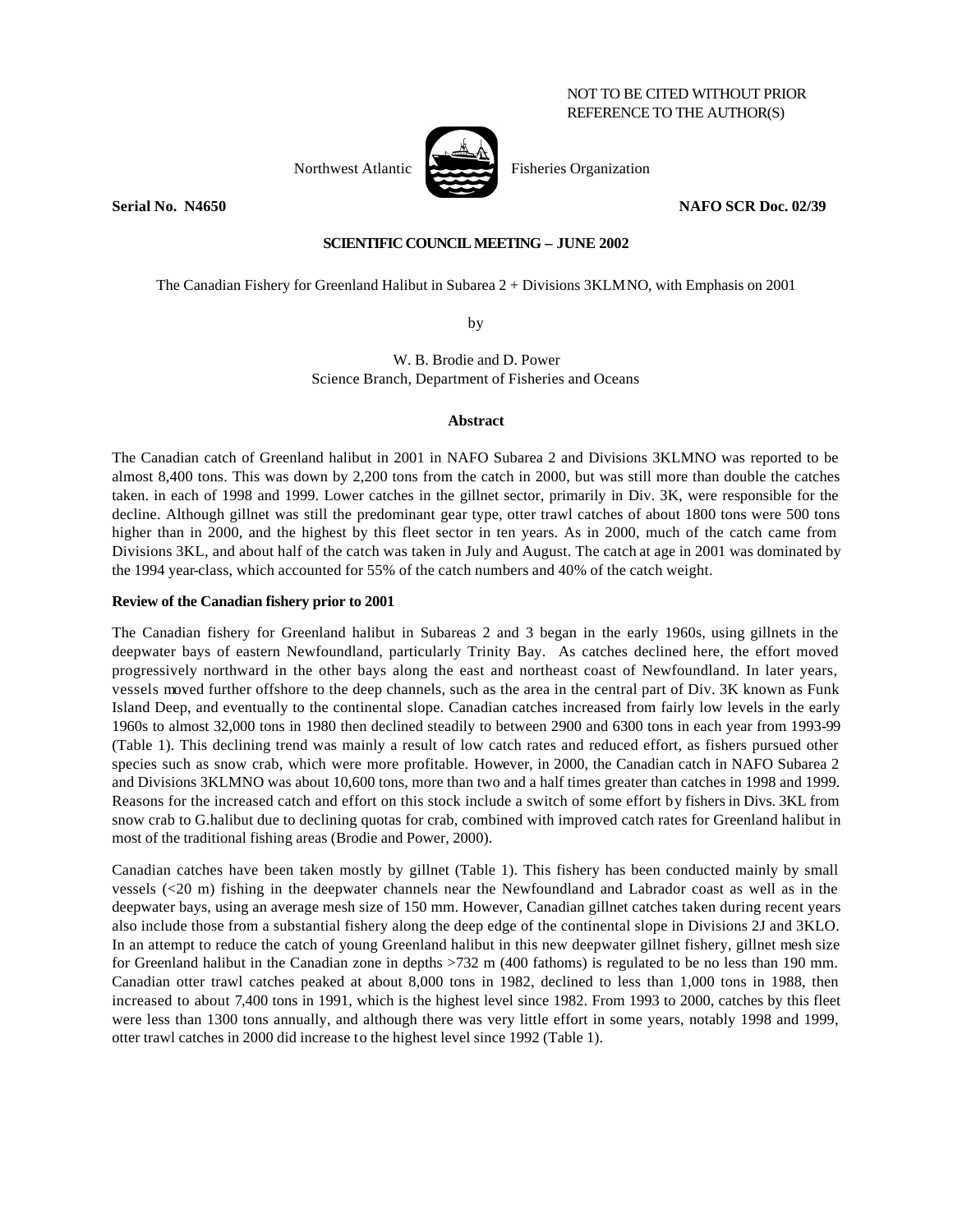Catches from Subarea 2 were very low prior to the mid-1970s, then increased to a peak around 9000 tons in 1982. Since 1991, catches from Subarea 2 have been in the range of 1000 to 2500 tons per year. Most of the catch from Subarea 2 has come from Div. 2J, although catches in 1993-96 were higher in Div. 2GH compared to Div. 2J. In most years, Div. 3K has produced the largest Canadian catches, peaking around 18,000 tons in 1979-80. Peak catches of around 13,000 tons in Div 3L occurred in 1966-67 and 1980. Catches in Div. 3M and 3N have been negligible, and catches in Div. 3O increased from similar low levels to a few hundred tons per year from 1993-1999, peaking at 567 tons in 2000. The catch in Div. 2GH declined from values around 1400 tons in 1994-95 to less than 170 tons in each of 1999 and 2000.

Prior to the increase in 2000, the Canadian fisheries in 1998 and 1999 were very similar. Catches were around 4100 tons in each year, and the fishery in both years was dominated by gillnet catches, mainly from Div. 2J and 3K. In both years, the otter trawl fisheries took less than 100 tons.

### **The Canadian fishery in 2001**

The spatial and temporal patterns in the Canadian fishery for Greenland halibut in 2001 were similar to those observed in 2000, the year with the most extensive fishery since 1989-90. However, total reported catch was 8365 tons, compared to about 10,600 tons in 2000. Most of the decline occurred in the gillnet sector, in both the deep and shallow-water fisheries. Breakdowns of this catch by gear, Division, depth range and month are shown in Tables 3 and 4. As was the case in 2000, the dominant gear by far was gillnet, with catches in the shallow zone (<732 m, or 400 fathoms) being about 70% higher than the catch in the deeper zone. These catches are referred to in Tables 3 and 4 as GN<400 and GN>400. Longline catches were minimal, but otter trawl catches of 1833 tons were the highest by this fleet sector since 1992. Catches in Subarea 2 in 2001 remained at the level of 1999-2000, about 1300 tons. Most of the drop in catch in 2001 occurred in Div 3K (Table 1), although catches were lower in most areas in 2001.

Figure 1 shows the location of most of the Canadian catch of Greenland halibut in 2001. These data were aggregated by 10-minute squares, from logbook records, and account for almost 7500 tons of the total catch of 8365 tons. Most of the fishery occurred between  $48^{\circ}$  N and  $51^{\circ}$ N latitude, and was very similar to the spatial distribution of the 2000 fishery (Fig. 2). Fig. 3 shows the location of the catch by the 3 major gear types (2 gillnet categories and otter trawl). Most of the otter trawl fishery was located in a relatively small area around the slope edge at the border between Div. 3K and 3L. This was very similar to the location of the fishery in 2000, although the fishery in 2001 was about a month earlier than in 2000. There was some seasonal variation in the location of the GN<400 catches (Fig. 4), with effort shifting away from the shelf edge after July. Less variation was observed in the GN>400 and otter trawl fisheries (Fig. 5 and 6). Almost half of the catch was taken in July and August (Table 4), due mainly to improved weather conditions and completion of other fisheries (notably snow crab) during this period.

It should be noted that there are some data on Greenland halibut from Science-based logbooks collected in the small boat (<35 feet) cod fishery in Div. 2J3KL. These have not been analyzed for inclusion in this paper. By-catches in the gillnet fis hery include cod and snow crab, particularly in the GN<400 sector, while American plaice and witch flounder were important by-catches in the otter trawl fishery. By-catches of Greenland halibut in the Canadian shrimp fishery have been described in a separate paper.

### **Catch-at-age**

Details on the catch-at-age for previous years can be found in Bowering and Brodie (2000), and Brodie and Power (2001).

Ages 6-8 dominated the Canadian catch in most years, both in the otter trawl and shallow water gillnet fisheries. The deep water gillnet fishery was comprised mainly of larger, older individuals. For the catch in 2001, sampling data, as collected by observers at sea and by port samplers, were available from Div. 2J3KLO. The following table shows the number of length measurements by Division and gear type, and the number of otoliths (in italics). The otolith samples from the two gillnet sectors have been combined. The high number of measurements from the otter trawl catch in 3K and 3L is due to the requirement for these large vessels to have 100% observer coverage.

|                  | 2J   |     | 3К     |     | 3L     |      | 30   |     |
|------------------|------|-----|--------|-----|--------|------|------|-----|
| Gill net $<$ 400 |      | 155 | 6039   | 664 | 1368   | 239  |      | 128 |
| Gill net $>400$  | 1115 |     | 1552   |     | 219    |      | 3341 |     |
| Otter trawl      | 2027 | 148 | 16.200 | 323 | 1.023  | 1162 |      |     |
| <b>Totals</b>    | 3142 | 303 | 23,791 | 987 | 12.610 | 1401 | 3341 | 128 |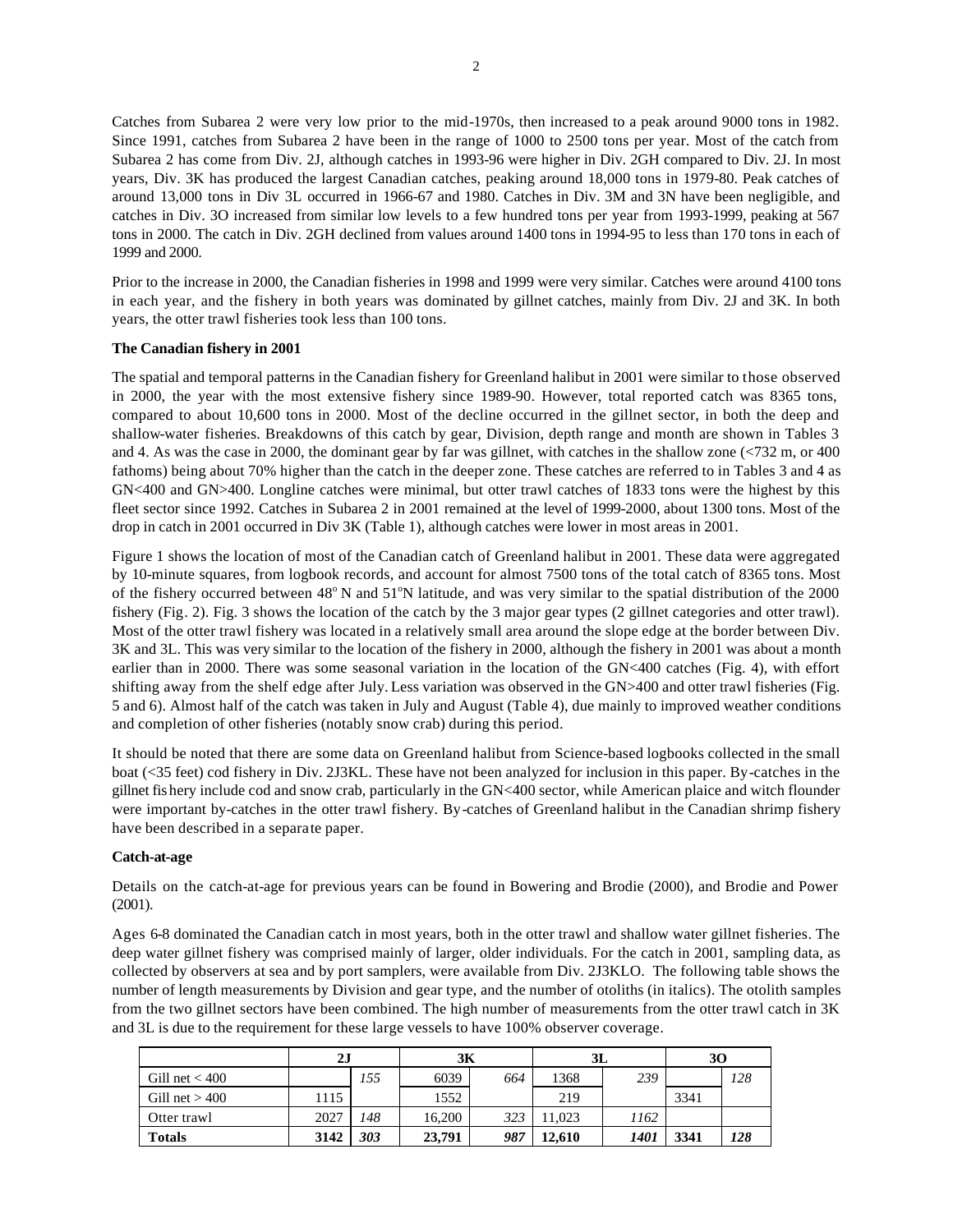Age compositions are presented for both gillnet components (GN<400 and GN>400) as well as otter trawl (Table 5). The peak age in the otter trawl and GN <400 sectors was 7 (1994 year-class), while age 11 (1990 year-class) was most abundant in the catches of deepwater gillnets. These peak ages are similar to those seen in the 2000 fishery. Overall, age 7 accounted for 55% of the catch in numbers and 40% of the catch in weight. In 2000, age 7 (1993 year-class) accounted for over two-thirds of the numbers and over half of the catch weight. As was the case in 2000, age 8 was second highest in the catch numbers, followed by age 6. Mean weights at age were calculated using the same length weight relationship used for Greenland halibut catches in 1998-2000, which was the Divisions-combined, year = 1997 (from Gundersen and Brodie, 1999). With the exception of ages 8, 14, and 17, weights at age in 2001 were higher than those in 2000.

#### **References**

- Bowering, W. R., and W. B. Brodie. 2000. Calculation of catch-at-age for commercially caught Greenland halibut in NAFO Subarea 2 and Divisions 3KLMNO during 1975-99 with particular emphasis on construction of the catch-at-age matrix since 1989. NAFO SCR Doc. 00/24.
- Brodie, W. B., and D. Power. 2001. The Canadian fishery for Greenland halibut in SA2 + Div. 3KLMNO, with emphasis on 2000. NAFO SCR Doc. 01/65, Ser. No. N4443, 13 p.
- Gundersen, A. C., and W. B. Brodie. 1999. Length-weight relationships of Greenland halibut in NAFO Divisions 2GHJ and 3KLMNO, 1990-97. NAFO SCR Doc. 99/31, Ser. No. N4087.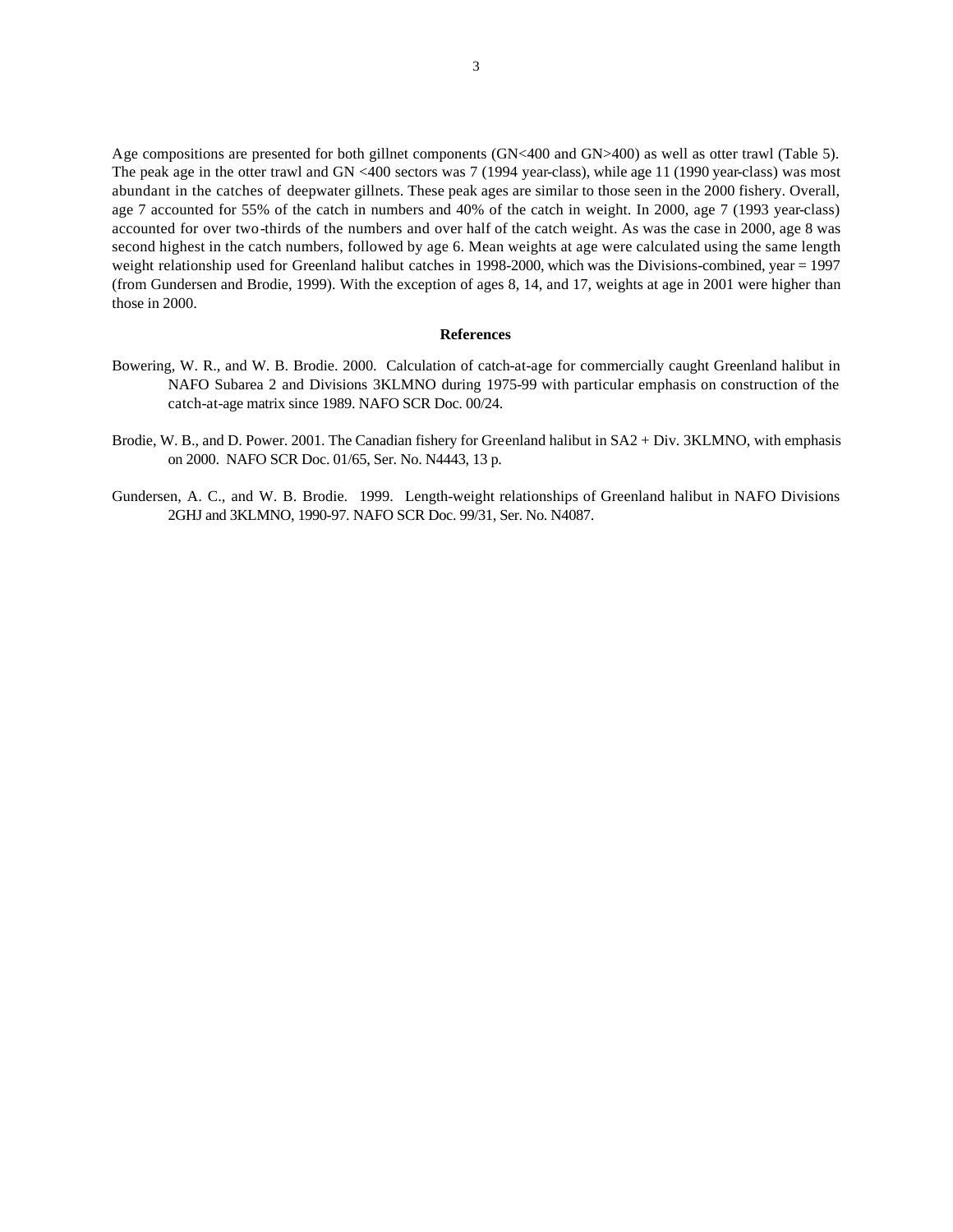Table 1. Canadian catch of G. halibut, by gear type, from 1960- 2001.

 Table 2. Canadian catch of G. halibut, by Division, from 1960- 2001.

|      | <b>GEAR</b><br>DIV. |                         |              |             |         |              |  |             |      |      |      |            |            |                |                  |                |              |
|------|---------------------|-------------------------|--------------|-------------|---------|--------------|--|-------------|------|------|------|------------|------------|----------------|------------------|----------------|--------------|
| YEAR |                     | <b>GILLNET LONGLINE</b> | <b>MISC</b>  | <b>UNSP</b> | OТ      | <b>TOTAL</b> |  | <b>YEAR</b> | 2G   | 2H   | 2J   | 3K         | 3L         | 3M             | 3N               | 3O             | <b>TOTAL</b> |
| 1960 |                     |                         |              | 660         |         | 660          |  | 1960        |      |      |      | 610        | 50         |                |                  |                | 660          |
| 1961 |                     |                         |              | 741         |         | 741          |  | 1961        |      |      |      | 613        | 128        |                |                  |                | 741          |
| 1962 |                     |                         |              | 586         |         | 586          |  | 1962        |      |      |      | 479        | 107        |                |                  |                | 586          |
| 1963 |                     | 5                       |              | 771         |         | 776          |  | 1963        |      |      |      | 592        | 184        |                |                  |                | 776          |
| 1964 |                     |                         |              | 1757        |         | 1757         |  | 1964        |      |      |      | 870        | 887        |                |                  |                | 1757         |
| 1965 |                     |                         |              | 8082        |         | 8082         |  | 1965        |      |      |      | 2129       | 5953       |                |                  |                | 8082         |
| 1966 | 257                 | 194                     |              | 15 15 640   | 120     | 16226        |  | 1966        |      |      |      |            | 3691 12518 |                | 17               |                | 16226        |
| 1967 | 93                  | 144                     |              | 95 15478    | 798     | 16608        |  | 1967        |      |      | 7    |            | 2892 13705 |                | $\mathbf{1}$     | 3              | 16608        |
| 1968 |                     | 94                      |              | 12766       | 493     | 13353        |  | 1968        |      |      | 53   | 3672       | 9597       |                | 31               |                | 13353        |
| 1969 | 9980                | 850                     | 69           | 412         | 245     | 11556        |  | 1969        |      |      |      | 7140       | 4413       |                | $\mathbf{1}$     | $\overline{2}$ | 11556        |
| 1970 | 9818                | 371                     | 119          | 318         | 85      | 10711        |  | 1970        |      |      |      | 5937       | 4769       |                | 5                |                | 10711        |
| 1971 | 8947                | 153                     | 55           | 180         | 75      | 9410         |  | 1971        |      |      |      | 4160       | 5248       |                | $\overline{c}$   |                | 9410         |
| 1972 | 8775                | 34                      | 22           | 50          | 71      | 8952         |  | 1972        |      |      |      | 4736       | 4216       |                |                  |                | 8952         |
| 1973 | 6546                | 35                      | 70           | 102         | 95      | 6848         |  | 1973        |      |      | 5    | 3602       | 3233       |                | 1                | 7              | 6848         |
| 1974 | 5500                | 49                      | 16           | 8           | 184     | 5757         |  | 1974        |      |      | 19   | 2817       | 2909       |                | 9                | 3              | 5757         |
| 1975 | 7510                | $\mathfrak z$           | 53           | 1           | 247     | 7814         |  | 1975        |      |      | 22   | 3245       | 4540       |                | $\boldsymbol{7}$ |                | 7814         |
| 1976 | 8500                | 6                       | 41           |             | 767     | 9314         |  | 1976        | 62   | 168  | 153  | 4779       | 4144       | 1              | 7                |                | 9314         |
| 1977 | 15038               | 33                      | 36           |             | 2866    | 17973        |  | 1977        |      | 72   |      | 419 10751  | 6725       | $\mathbf{1}$   | $\sqrt{2}$       | 3              | 17973        |
| 1978 | 20622               | 46                      | 83           |             | 3951    | 24702        |  | 1978        |      | 14   |      | 1255 15875 | 7548       | $\mathbf{1}$   | 5                | 4              | 24702        |
| 1979 | 24550               | 116                     | 116          |             | 5183    | 29965        |  | 1979        |      | 34   |      | 3163 18165 | 8578       | 2              | 17               | 6              | 29965        |
| 1980 | 27703               | 128                     | 57           |             | 3946    | 31834        |  | 1980        |      | 217  |      | 1157 17658 | 12742      | 14             | 43               | 3              | 31834        |
| 1981 | 17927               | 55                      | 43           |             | 6155    | 24180        |  | 1981        | 10   | 41   |      | 862 14379  | 8833       |                | 49               | 6              | 24180        |
| 1982 | 11038               | 69                      | 59           |             | 8143    | 19309        |  | 1982        | 15   | 5155 | 3942 | 6031       | 4105       |                | 55               | 6              | 19309        |
| 1983 | 9911                | 58                      | 73           |             | 7085    | 17127        |  | 1983        |      | 2578 | 2238 | 7679       | 4618       |                | 12               | $\overline{2}$ | 17127        |
| 1984 | 11100               | 27                      | 100          |             | 6070    | 17297        |  | 1984        |      | 1913 | 2796 | 7496       | 5078       |                | 12               | $\overline{c}$ | 17297        |
| 1985 | 7422                | $\sqrt{2}$              | 42           |             | 4847    | 12313        |  | 1985        |      | 1758 | 3101 | 4395       | 3023       |                | 35               | 1              | 12313        |
| 1986 | 6293                | $\boldsymbol{7}$        | 20           |             | 1896    | 8216         |  | 1986        |      | 82   | 2476 | 2886       | 2769       |                | $\mathbf{2}$     | 1              | 8216         |
| 1987 | 10849               | 22                      | 115          |             | 2465    | 13451        |  | 1987        |      | 6    | 4143 | 4740       | 4561       |                | $\mathbf{1}$     |                | 13451        |
| 1988 | 7715                | 70                      | 53           |             | 629     | 8467         |  | 1988        | 45   | 27   | 1867 | 4591       | 1921       | 2              | 12               | $\mathfrak{2}$ | 8467         |
| 1989 | 10956               | 16                      | 35           |             | 988     | 11995        |  | 1989        |      | 190  | 2635 | 6342       | 2809       | 6              | 10               | 3              | 11995        |
| 1990 | 6732                | 18                      | 15           |             | 2402    | 9167         |  | 1990        | 57   | 171  | 2798 | 4075       | 2020       | 38             | $\overline{4}$   | 4              | 9167         |
| 1991 | 3440                | 36                      | 9            |             | 3254    | 6739         |  | 1991        |      | 50   | 3008 | 2215       | 1291       | 157            | 11               | $\tau$         | 6739         |
| 1992 | 4470                | 30                      | $\mathbf{1}$ |             | 2502    | 7003         |  | 1992        | 428  | 230  | 476  | 3882       | 1951       | $\overline{4}$ | 10               | 22             | 7003         |
| 1993 | 3863                | 4                       | 5            |             | 1034    | 4906         |  | 1993        | 557  | 403  | 214  | 2398       | 880        |                | 19               | 435            | 4906         |
| 1994 | 2378                |                         |              |             | 575     | 2953         |  | 1994        | 1045 | 210  | 203  | 1032       | 258        |                | $\mathbf{1}$     | 204            | 2953         |
| 1995 | 2602                | $\mathbf{1}$            |              |             | 632     | 3235         |  | 1995        | 1006 | 453  | 709  | 754        | 197        |                |                  | 116            | 3235         |
| 1996 | 5134                | $\mathbf{1}$            |              |             | 1 1043  | 6179         |  | 1996        | 688  | 639  | 1058 | 2567       | 888        |                |                  | 339            | 6179         |
| 1997 | 5202                | 61                      |              |             | 1017    | 6280         |  | 1997        | 370  | 619  | 1513 | 2659       | 935        |                |                  | 184            | 6280         |
| 1998 | 3963                | 108                     | 4            |             | 46      | 4121         |  | 1998        | 358  | 418  | 1234 | 1374       | 633        |                | 1                | 103            | 4121         |
| 1999 | 3870                | 65                      |              |             | 81      | 4016         |  | 1999        | 65   | 103  | 1094 | 1940       | 683        |                |                  | 131            | 4016         |
| 2000 | 9271                | 18                      | 5            |             | 14 1285 | 10593        |  | 2000        | 45   | 81   | 1152 | 5845       | 2901       | 1              | 1                | 567            | 10593        |
| 2001 | 6395                | 123                     | 14           |             | 1833    | 8365         |  | 2001        | 63   | 251  | 1030 | 3999       | 2666       |                | 9                | 347            | 8365         |

Table 3. Summary of Canada (NF) catches of G. halibut in 2001 by area and gear.

| Div.         | GN < 400 | GN > 400 | Longline | Ot trawl | <b>Misc</b> | Can(N) | Can(SF) | <b>Can Total</b> |
|--------------|----------|----------|----------|----------|-------------|--------|---------|------------------|
| 2GH          | 67       | 203      | 44       |          |             | 314    |         | 314              |
| 2J           | 280      | 519      | 10       | 218      | 3           | 1025   | 5       | 1030             |
| 3K           | 2471     | 895      |          | 622      | 10          | 3973   | 26      | 3999             |
| 3L           | 1190     | 480      | 2        | 993      |             | 2569   | 97      | 2666             |
| 3NO          | 21       | 269      | 66       |          |             | 354    | 2       | 356              |
| <b>Total</b> | 4029     | 2366     | 123      | 1833     | 14          | 8235   | 130     | 8365             |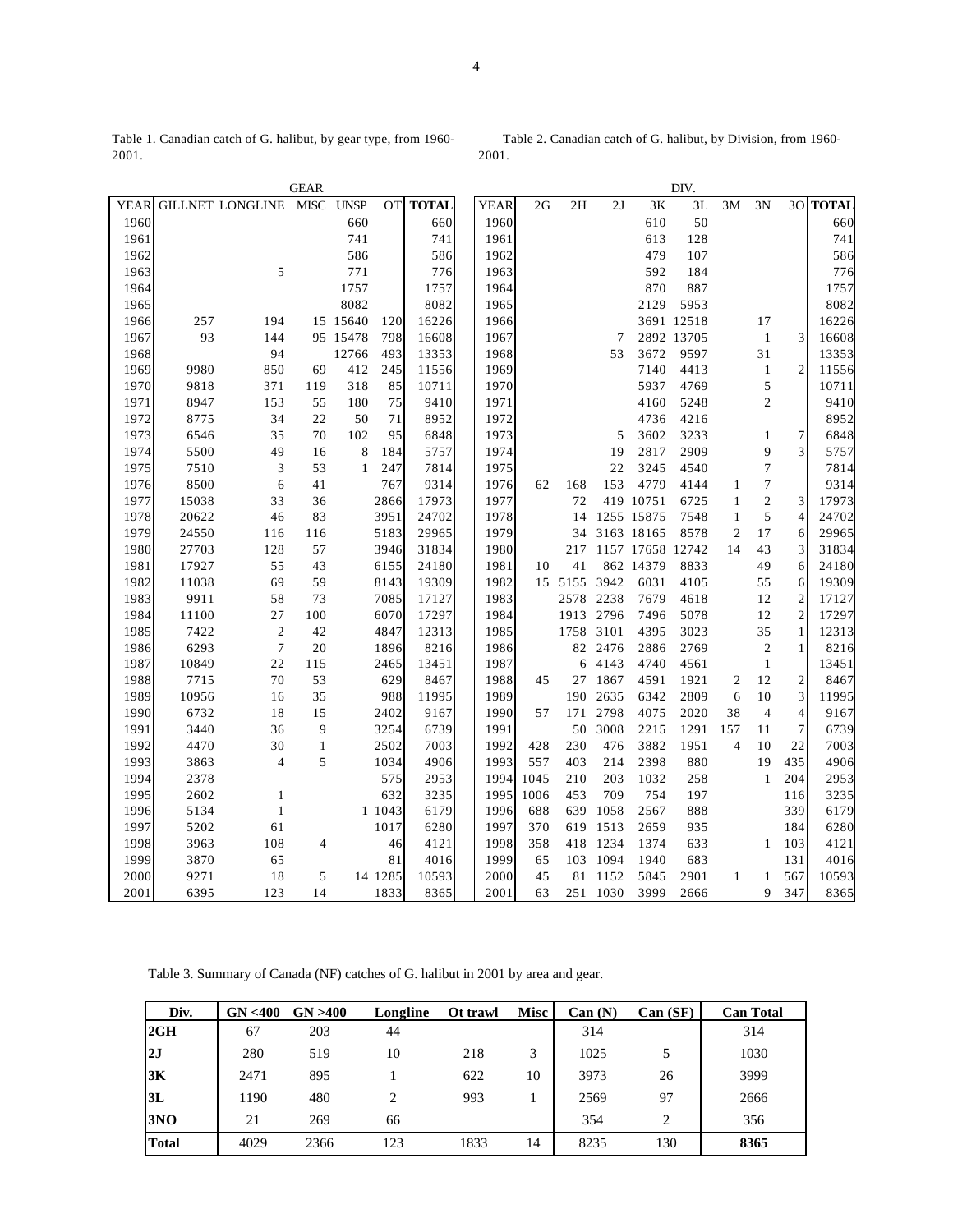| Div. |              | Jan            | Feb |     |     | Mar Apr May    | Jun          | Jul          | Aug          | Sep          | Oct            |                | Nov Dec | <b>Total</b> |
|------|--------------|----------------|-----|-----|-----|----------------|--------------|--------------|--------------|--------------|----------------|----------------|---------|--------------|
|      | GN<400 fm    |                |     |     |     |                |              | 32           | 25           |              | 10             |                |         | 67           |
| 2GH  | GN>400 fm    |                |     |     |     |                | 37           | 67           | 62           | 14           | 23             |                |         | 203          |
|      | Longline     |                |     |     |     | 3              |              | $\mathbf{1}$ |              |              | 28             | 12             |         | 44           |
|      | Total        |                |     |     |     | 3              | 37           | 100          | 87           | 14           | 61             | 12             |         | 314          |
|      |              |                |     |     |     |                |              |              |              |              |                |                |         |              |
|      | GN<400 fm    |                |     |     |     |                | 13           | 136          | 110          | 21           |                |                |         | 280          |
|      | GN>400 fm    |                |     |     |     |                | 219          | 151          | 95           | 46           | 8              |                |         | 519          |
| 2J   | Otter Trawl  | 99             |     |     |     |                |              |              |              | 3            | 82             | 34             |         | 218          |
|      | Misc/unk     | 3              |     |     |     | 9              |              | $\mathbf{1}$ |              |              |                |                |         | 13           |
|      | Total        | 102            |     |     |     | 9              | 232          | 288          | 205          | 70           | 90             | 34             |         | 1030         |
|      |              |                |     |     |     |                |              |              |              |              |                |                |         |              |
|      | GN<400 fm    |                |     |     |     |                | 144          | 892          | 895          | 496          | 44             |                |         | 2471         |
| 3K   | GN>400 fm    |                |     |     |     | 31             | 219          | 312          | 256          | 50           | 25             | $\overline{c}$ |         | 895          |
|      | Otter Trawl  | 5              | 10  | 72  | 129 | 184            | 216          |              |              | 3            | 3              |                |         | 622          |
|      | Misc/unk     |                |     |     |     |                | $\mathbf{1}$ | 9            | $\mathbf{1}$ |              |                |                |         | 11           |
|      | Total        | 5              | 10  | 72  | 129 | 215            | 580          | 1213         | 1152         | 549          | 72             | $\overline{2}$ |         | 3999         |
|      |              |                |     |     |     |                |              |              |              |              |                |                |         |              |
|      | GN<400 fm    |                |     |     |     |                |              | 188          | 532          | 399          | 70             | $\mathbf{1}$   |         | 1190         |
| 3L   | GN>400 fm    |                |     |     |     | 45             | 74           | 108          | 167          | 79           | $\overline{7}$ |                |         | 480          |
|      | Otter Trawl  | 25             | 29  | 89  | 220 | 330            | 298          |              |              | $\mathbf{1}$ | $\mathbf{1}$   |                |         | 993          |
|      | Misc/unk     |                |     |     |     | $\mathbf{1}$   |              | $\mathbf{1}$ | $\mathbf{1}$ |              |                |                |         | 3            |
|      | Total        | 25             | 29  | 89  | 220 | 376            | 372          | 297          | 700          | 479          | 78             | $\mathbf{1}$   |         | 2666         |
|      |              |                |     |     |     |                |              |              |              |              |                |                |         |              |
|      | GN<400 fm    |                | 1   |     |     |                |              |              | 15           | 5            |                |                |         | 21           |
| 3NO  | GN>400 fm    | $\overline{7}$ | 34  | 10  |     | 31             | 58           | 30           | 35           | 28           | 26             | 7              | 3       | 269          |
|      | Longline     | 4              |     |     | 9   | $\overline{4}$ |              |              | 9            | 17           | 22             | $\mathbf{1}$   |         | 66           |
|      | Total        | 11             | 35  | 10  | 9   | 35             | 58           | 30           | 59           | 50           | 48             | 8              | 3       | 356          |
|      | <b>TOTAL</b> | 143            | 74  | 171 | 358 | 638            |              | 1279 1928    | 2203         | 1162         | 349            | 57             | 3       | 8365         |

Table 4. Breakdown of Canadian catches of G. halibut in 2001 by area, gear, and month.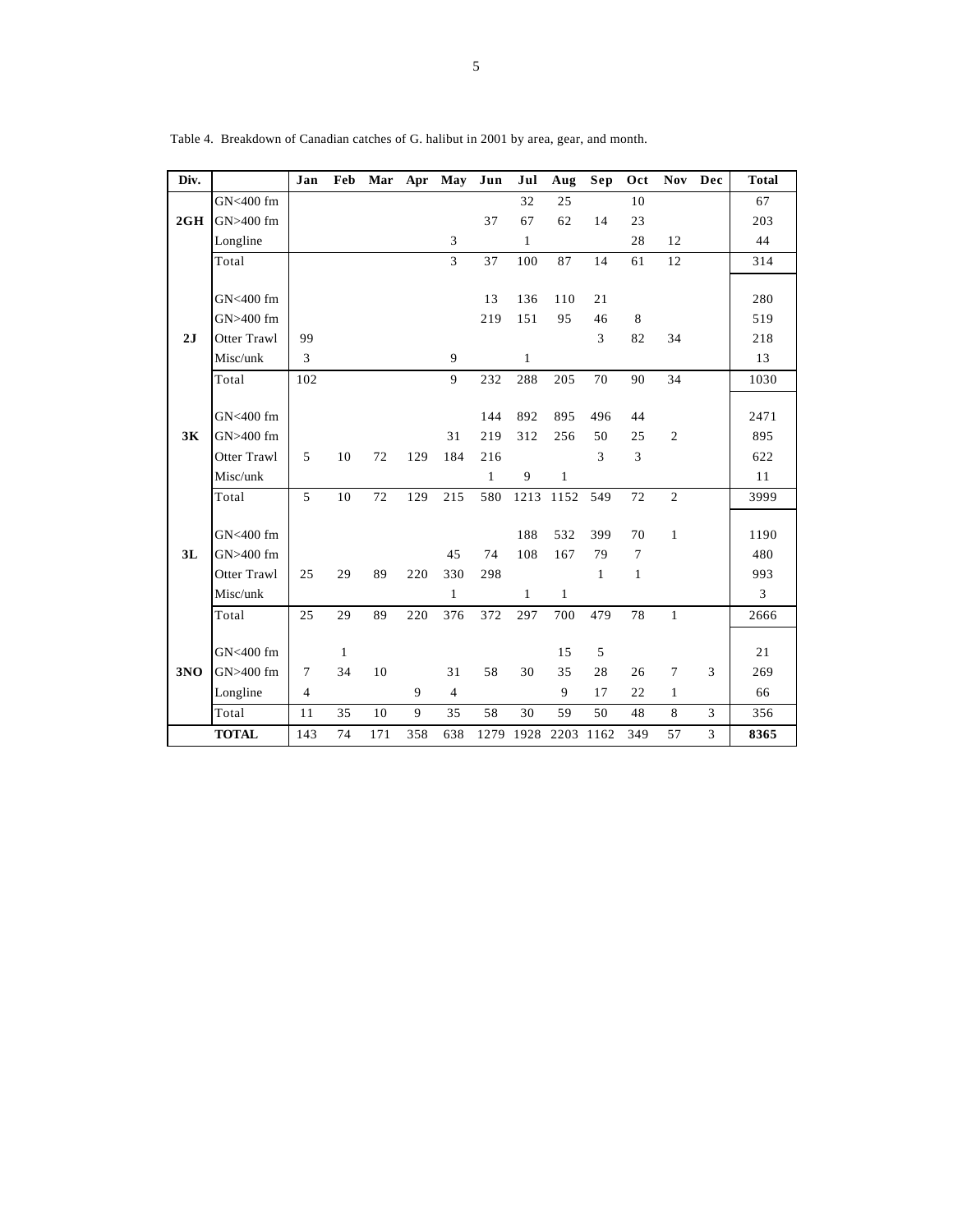| Table 5. Catch-at-age for the Canadian catch of G. halibut in SA 2 + Div. 3KLMNO in 2001. Catch-at-age in<br>thousands of fish. See text for definition of GN gear types. |                                         |                  |        |              |         |          |               |  |  |  |
|---------------------------------------------------------------------------------------------------------------------------------------------------------------------------|-----------------------------------------|------------------|--------|--------------|---------|----------|---------------|--|--|--|
|                                                                                                                                                                           |                                         | Gear             |        |              | Mean    |          |               |  |  |  |
| Age                                                                                                                                                                       | Otter trawl                             | <b>GN&lt;400</b> | GN>400 | <b>Total</b> | Len(cm) | Wgt (kg) | S.O.P(t)      |  |  |  |
| 4                                                                                                                                                                         | $\mathcal{D}$                           | 2                |        | 3            | 35.4    | 0.356    | 1.1           |  |  |  |
| 5                                                                                                                                                                         | 32                                      | 16               | *      | 49           | 38.0    | 0.452    | 22.1          |  |  |  |
| 6                                                                                                                                                                         | 418                                     | 442              | 2      | 862          | 43.4    | 0.685    | 590.5         |  |  |  |
| 7                                                                                                                                                                         | 1328                                    | 2354             | 11     | 3692         | 47.5    | 0.900    | 3322.8        |  |  |  |
| 8                                                                                                                                                                         | 250                                     | 791              | 35     | 1076         | 51.3    | 1.149    | 1236.3        |  |  |  |
| 9                                                                                                                                                                         | 31                                      | 72               | 107    | 209          | 59.4    | 1.831    | 382.7         |  |  |  |
| 10                                                                                                                                                                        | 11                                      | 26               | 189    | 226          | 64.6    | 2.370    | 535.6         |  |  |  |
| 11                                                                                                                                                                        | 7                                       | 51               | 211    | 268          | 69.0    | 2.929    | 785.0         |  |  |  |
| 12                                                                                                                                                                        | $\overline{c}$                          | 18               | 109    | 130          | 74.1    | 3.669    | 477.0         |  |  |  |
| 13                                                                                                                                                                        | *                                       | 14               | 85     | 99           | 79.1    | 4.520    | 447.5         |  |  |  |
| 14                                                                                                                                                                        | $\ast$                                  | 5                | 29     | 35           | 81.6    | 4.975    | 174.1         |  |  |  |
| 15                                                                                                                                                                        | $\ast$                                  | $\overline{c}$   | 8      | 10           | 86.6    | 6.002    | 60.0          |  |  |  |
| 16                                                                                                                                                                        |                                         | *                |        | 0.8          | 91.6    | 7.133    | 5.7           |  |  |  |
| 17                                                                                                                                                                        |                                         |                  | ∗      | 0.2          | 92.5    | 7.345    | 0.8           |  |  |  |
|                                                                                                                                                                           |                                         |                  |        | 6660         |         |          | 8041          |  |  |  |
|                                                                                                                                                                           | * indicates catch of less than 500 fish |                  |        |              |         |          | Catch= $8365$ |  |  |  |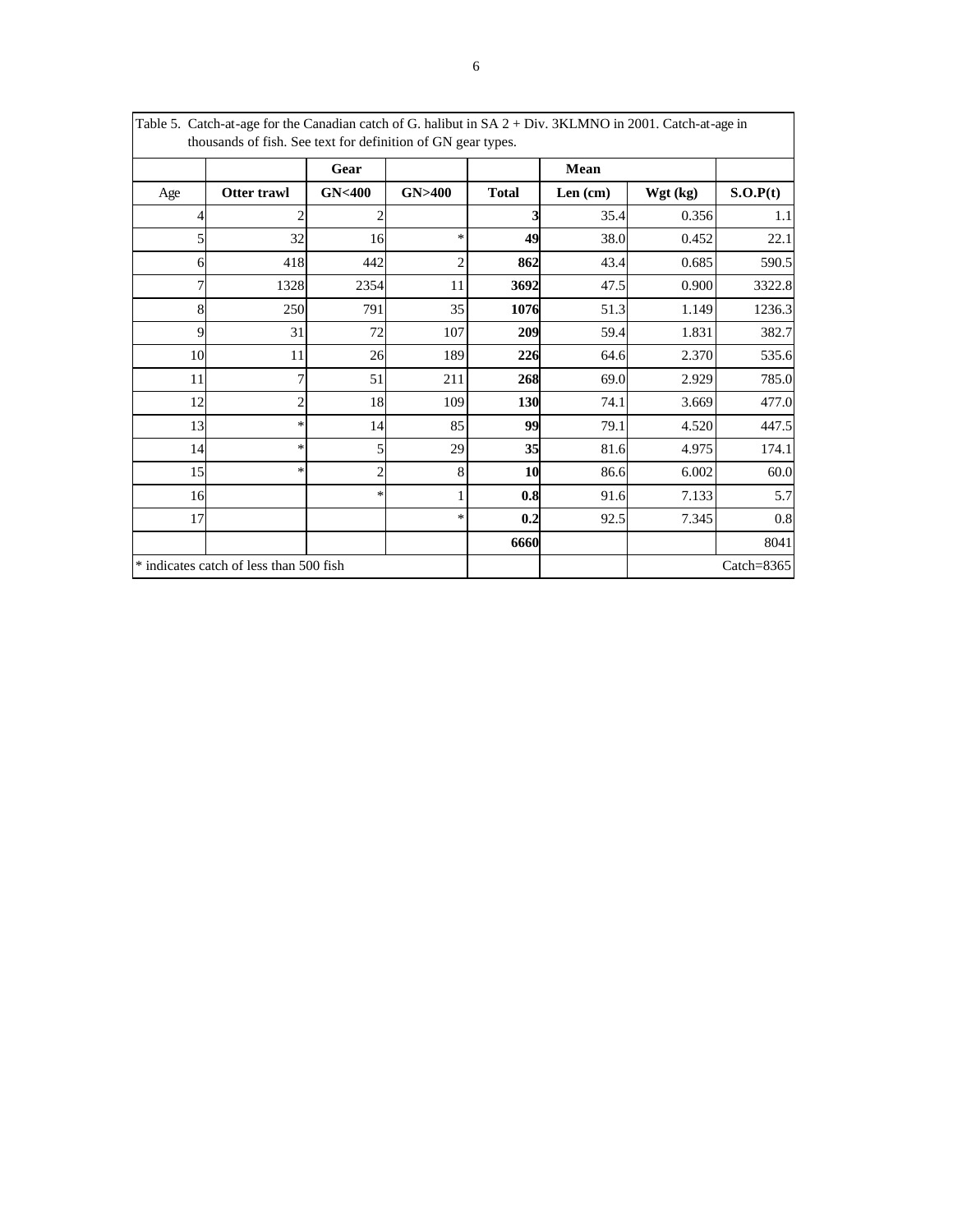

Fig. 1. Distribution of Can(N) Greenland halibut catch (tons) from the 2000 commercial fishery. Represented is catch from directed fisheries and by-catch from other fisheries aggregated by 10minute square for all gears from Div. 2G to Div. 3O where position was recorded on the logbook.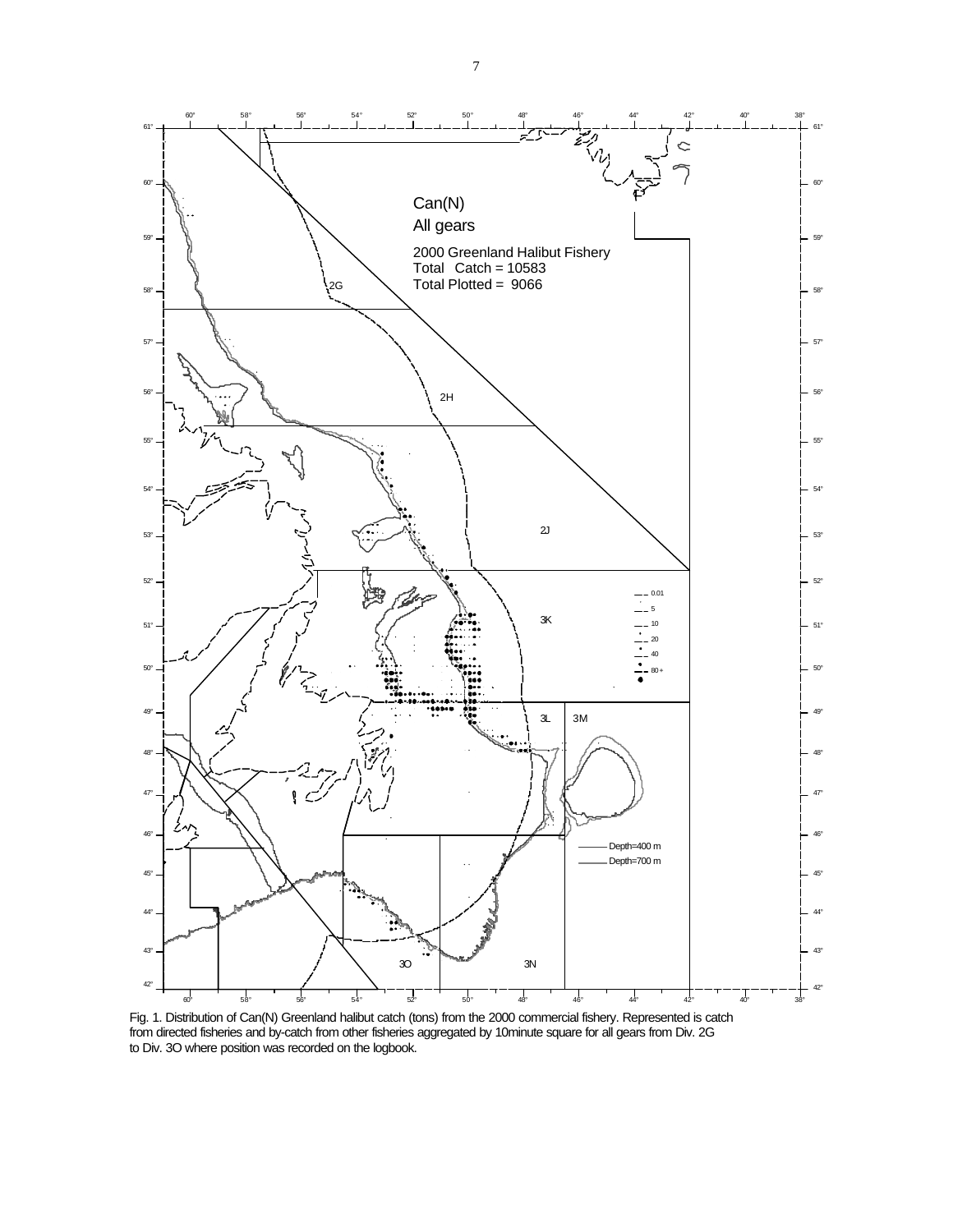

Fig. 2. Distribution of Can(N) Greenland halibut catch (tons) from the 2001 commercial fishery. Represented is catch from directed fisheries and by-catch from other fisheries aggregated by 10minute square for all gears from Div. 2G to Div. 3O where position was recorded on the logbook.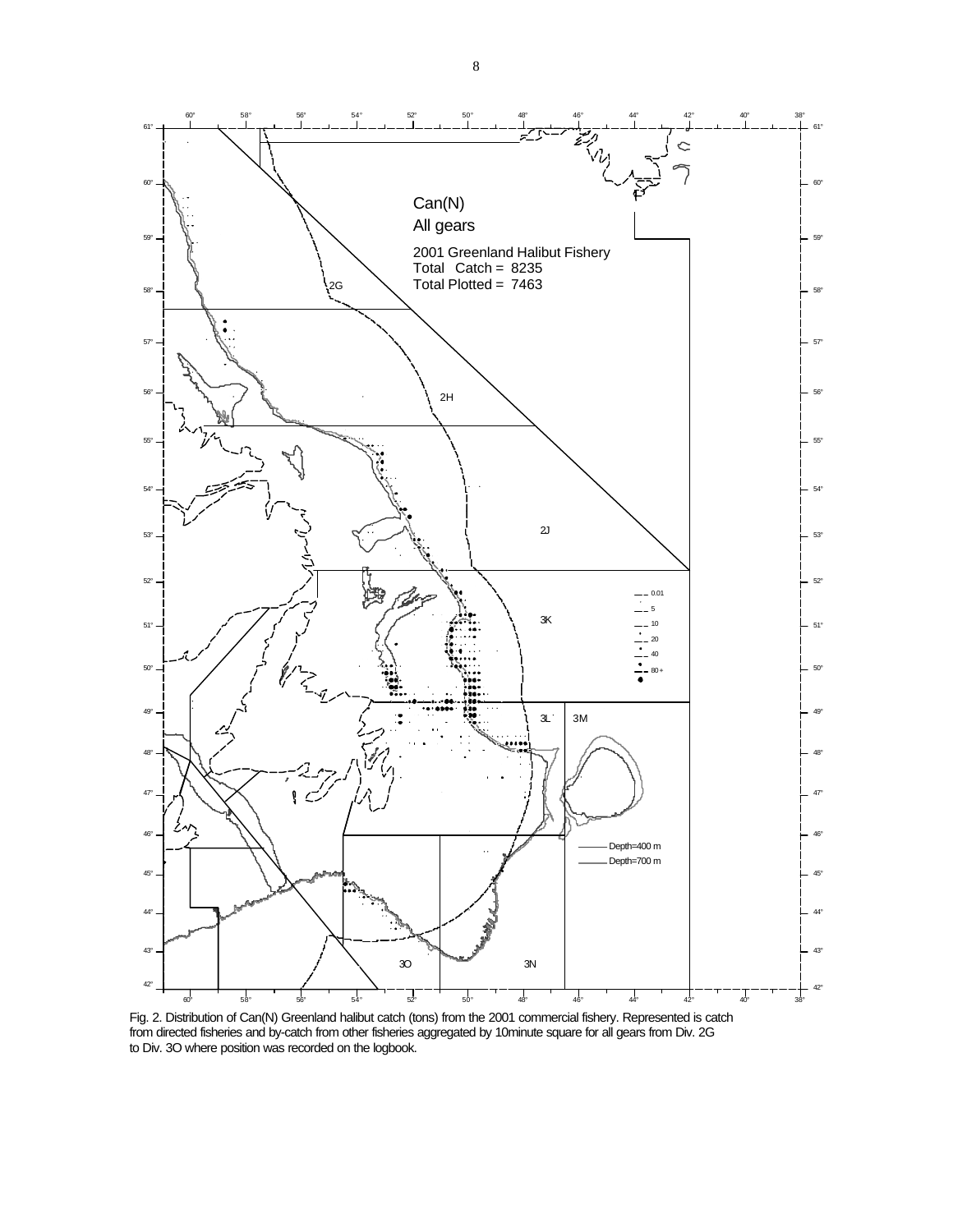

Fig. 3. Distribution of Can(N) Greenland halibut catch (tons) from the 2001 commercial fishery. Represented is GILLNET (<400 fathoms), GILLNET (>400 fathoms) and OTTER TRAWL from directed fisheries and by-catch from other fisheries. The data are aggregated by 10-minute square for Div. 2J3KL where position was recorded on the logbook.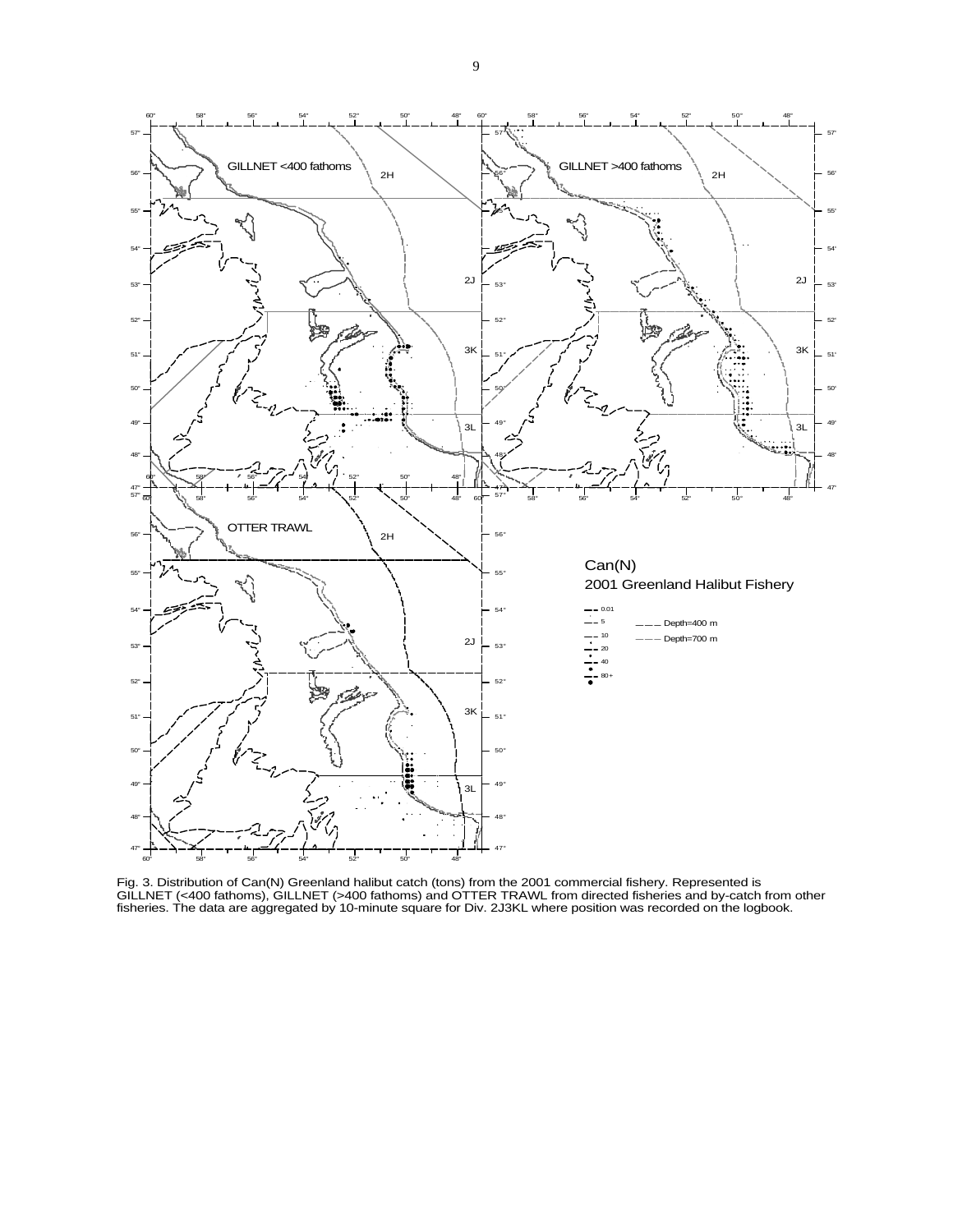

Fig. 4. Distribution of Can(N) Greenland halibut catch (tons) from the 2001 commercial fishery. Represented is GILLNET (<400 fathoms) for various months from directed fisheries and by-catch from other fisheries. The data are aggregated by 10-minute square for Div. 2J3KL where position was recorded on the logbook.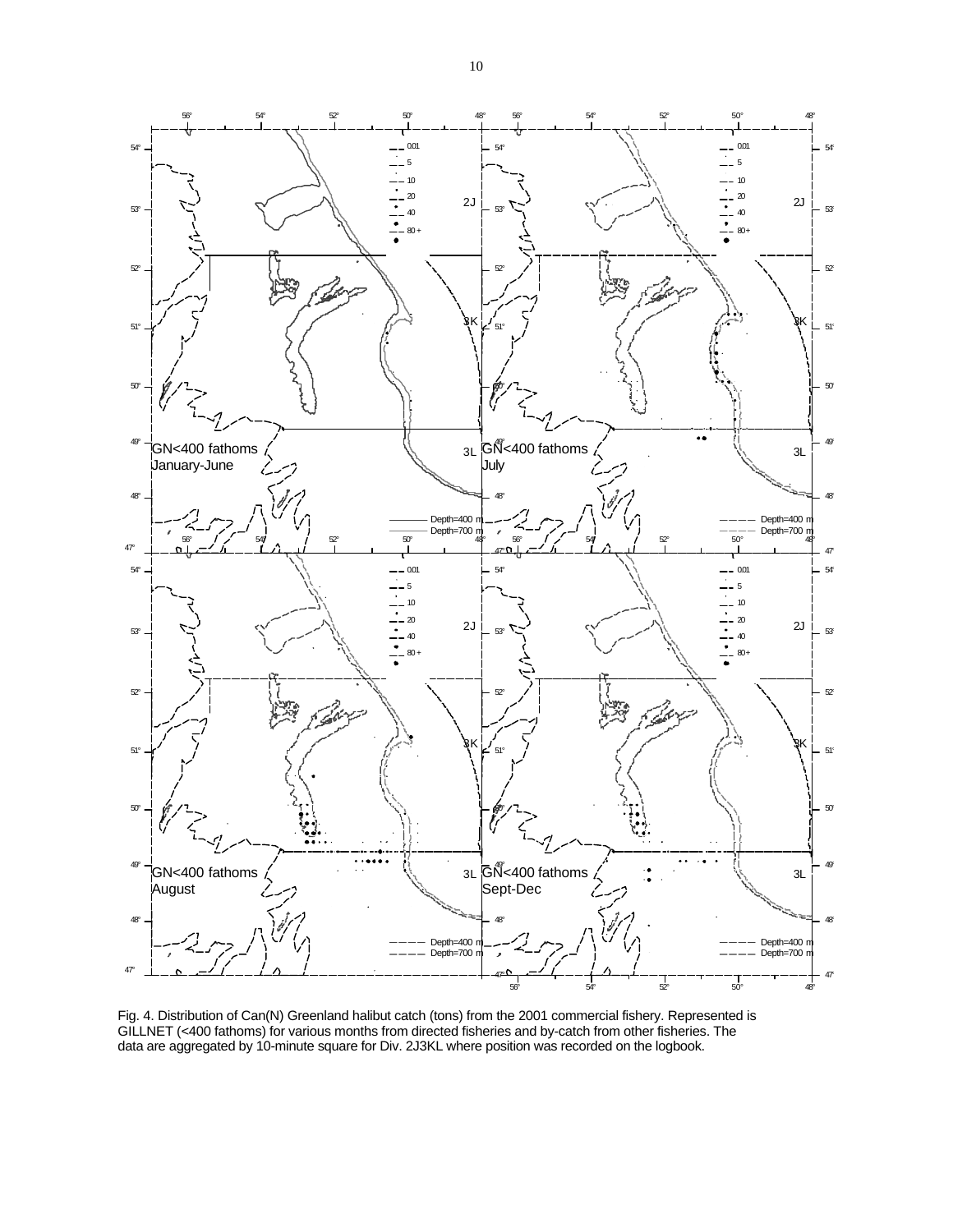

Fig. 5. Distribution of Can(N) Greenland halibut catch (tons) from the 2001 commercial fishery. Represented is GILLNET (>400 fathoms) for various months from directed fisheries and by-catch from other fisheries. The data are aggregated by 10-minute square for Div. 2J3KL where position was recorded on the logbook.